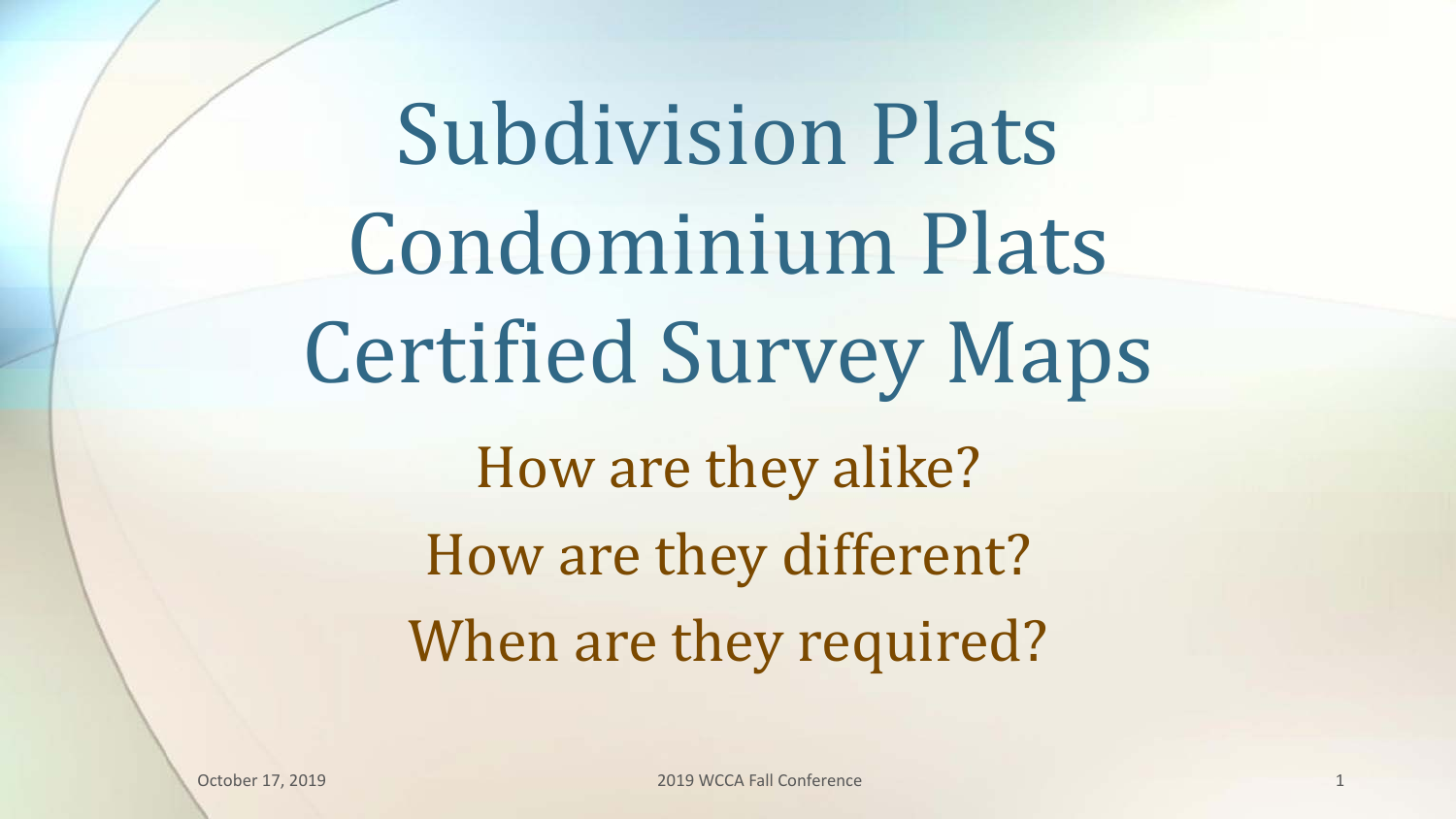#### **Subdivision Plats**

What are the basics?

- -Can contain 1 to 100's of parcels.
- -Drafted on durable white media that is 22" x 30".

-Can be multiple sheets.

-Must be prepared by a Professional Land Surveyor licensed in WI.

-Subdivision name, location and county name must appear on first sheet of the plat. Subdivision name and county name on remaining sheets.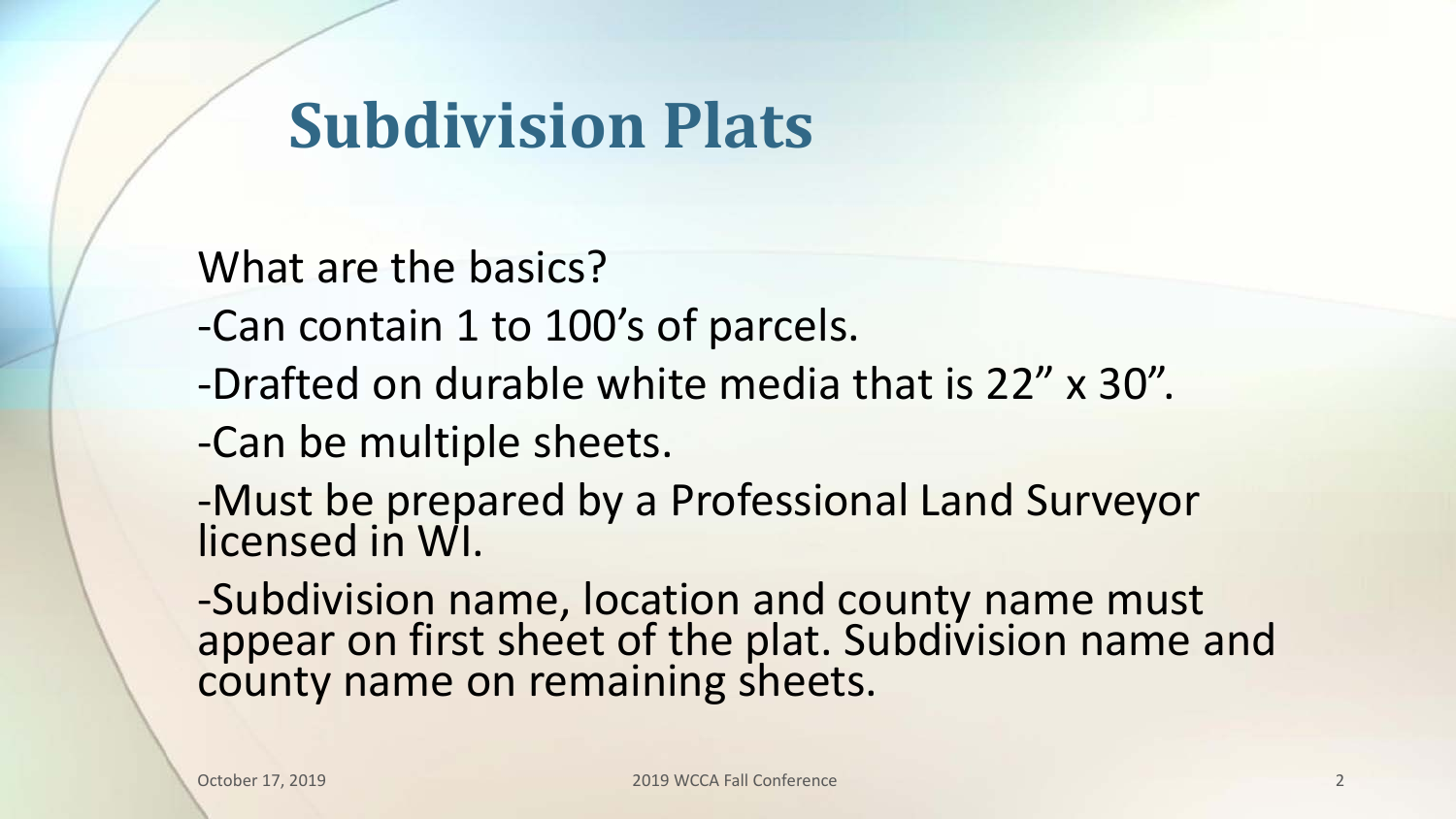#### **Condominium Plats**

What are the basics?

- -Can contain 2 to 100's of units and common elements.
- -Drafted on media that is 14" x 22" and acceptable to the Register of Deeds.
- -Can be multiple sheets.

-Must be prepared by a Professional Land Surveyor licensed in WI.

-Condominium name and county name must appear on each sheet of the plat. (Suggest full location description.)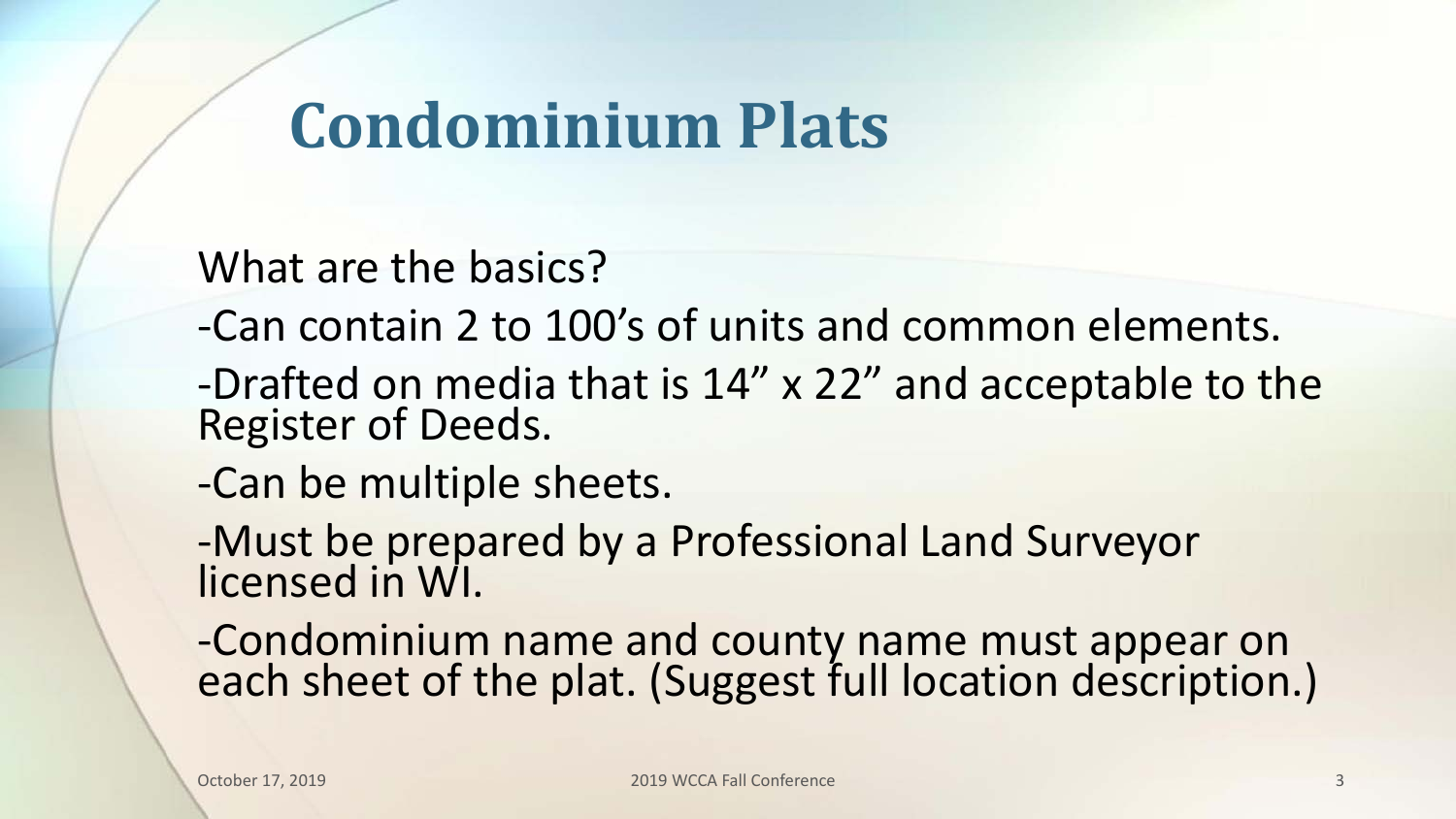## **Certified Survey Maps (CSMs)**

What are the basics?

- -Can contain 1 to 4 parcels.
- -Drafted on durable white media that is 8 1/2" x 14".
- -Can be multiple sheets.

-Must be prepared by a Professional Land Surveyor licensed in WI.

-"Certified Survey Map" along with the location and county name on each sheet of the map.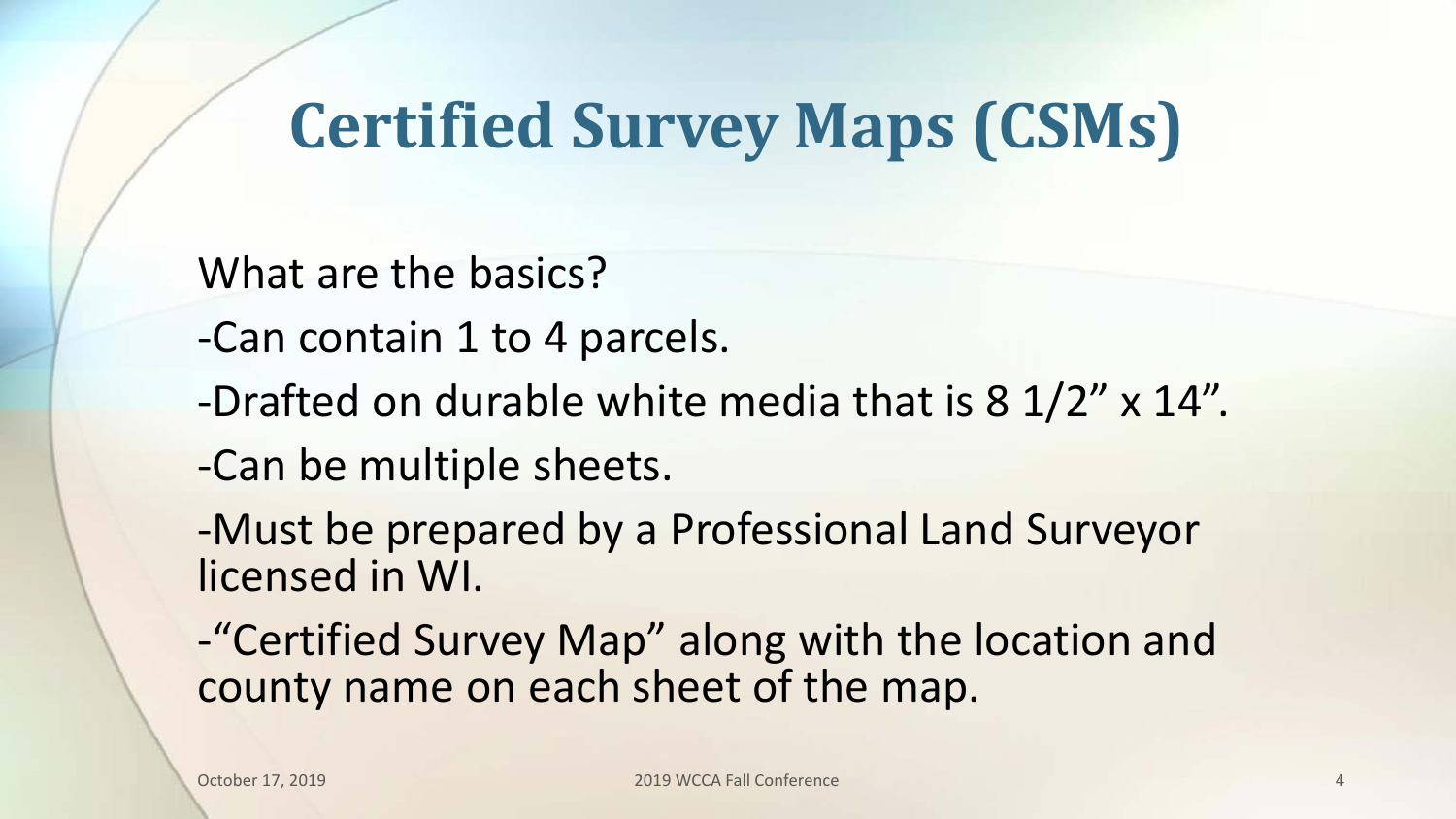## Subdivision Plats Condominium Plats Certified Survey Maps

#### How are they alike?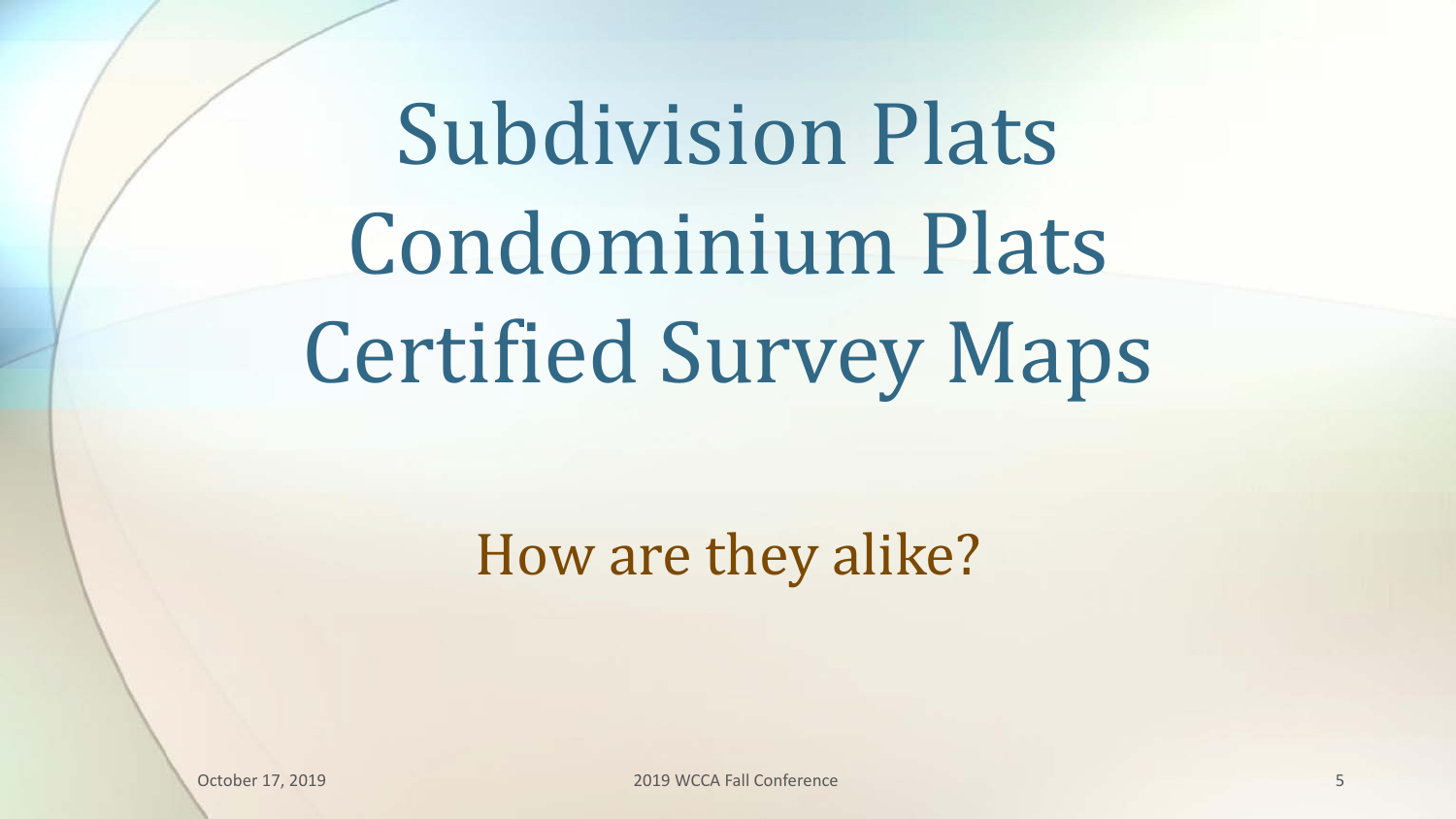## **How are they alike?**

-All are instruments prepared by professional land surveyors that are used to convey an interest in real property.

-Recorded/filed in the Register of Deeds office.

-Are created and regulated in accordance with state statutes.

-Are often reviewed locally.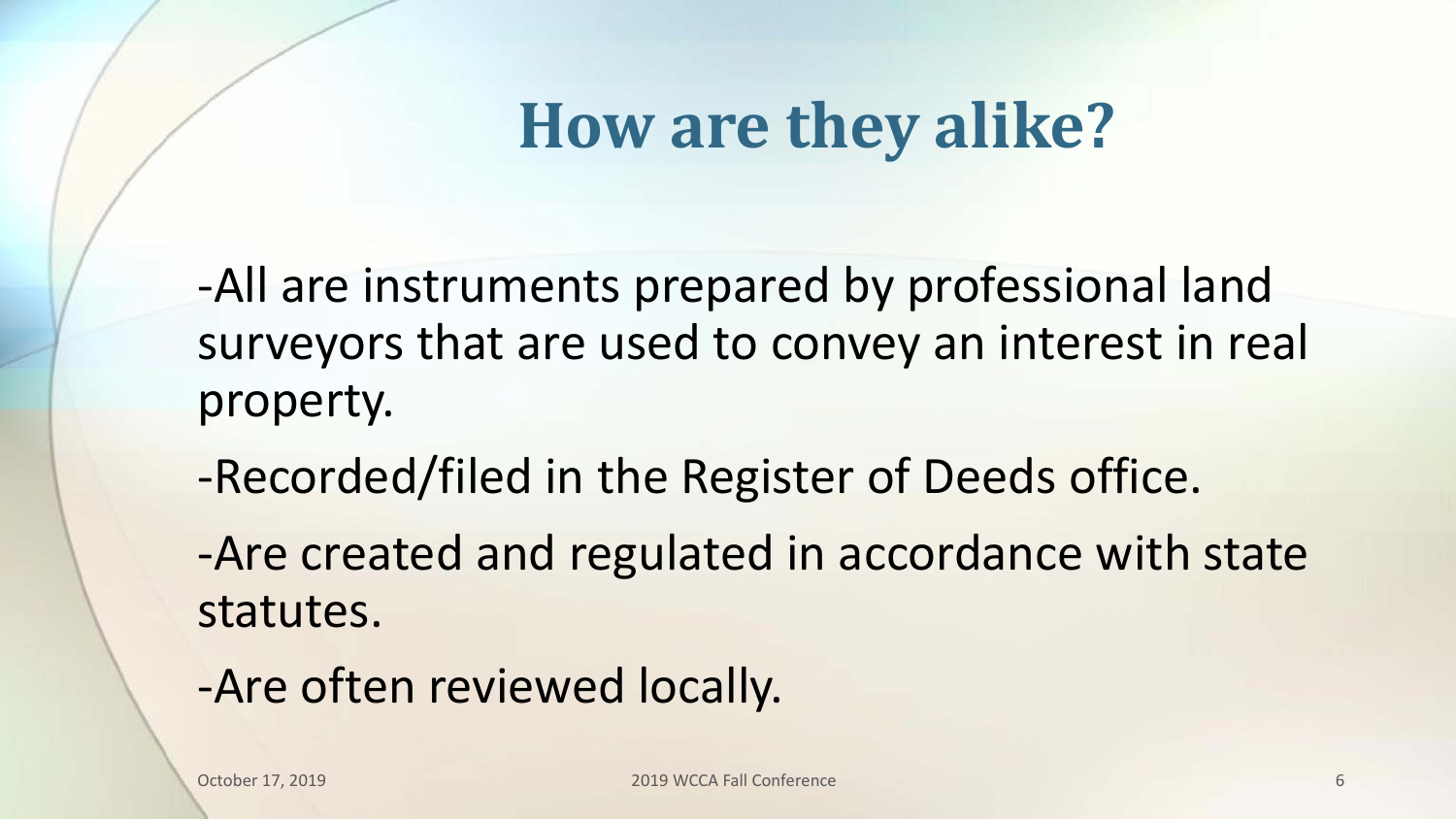## Subdivision Plats Condominium Plats Certified Survey Maps

#### How are they different?

October 17, 2019 2019 WCCA Fall Conference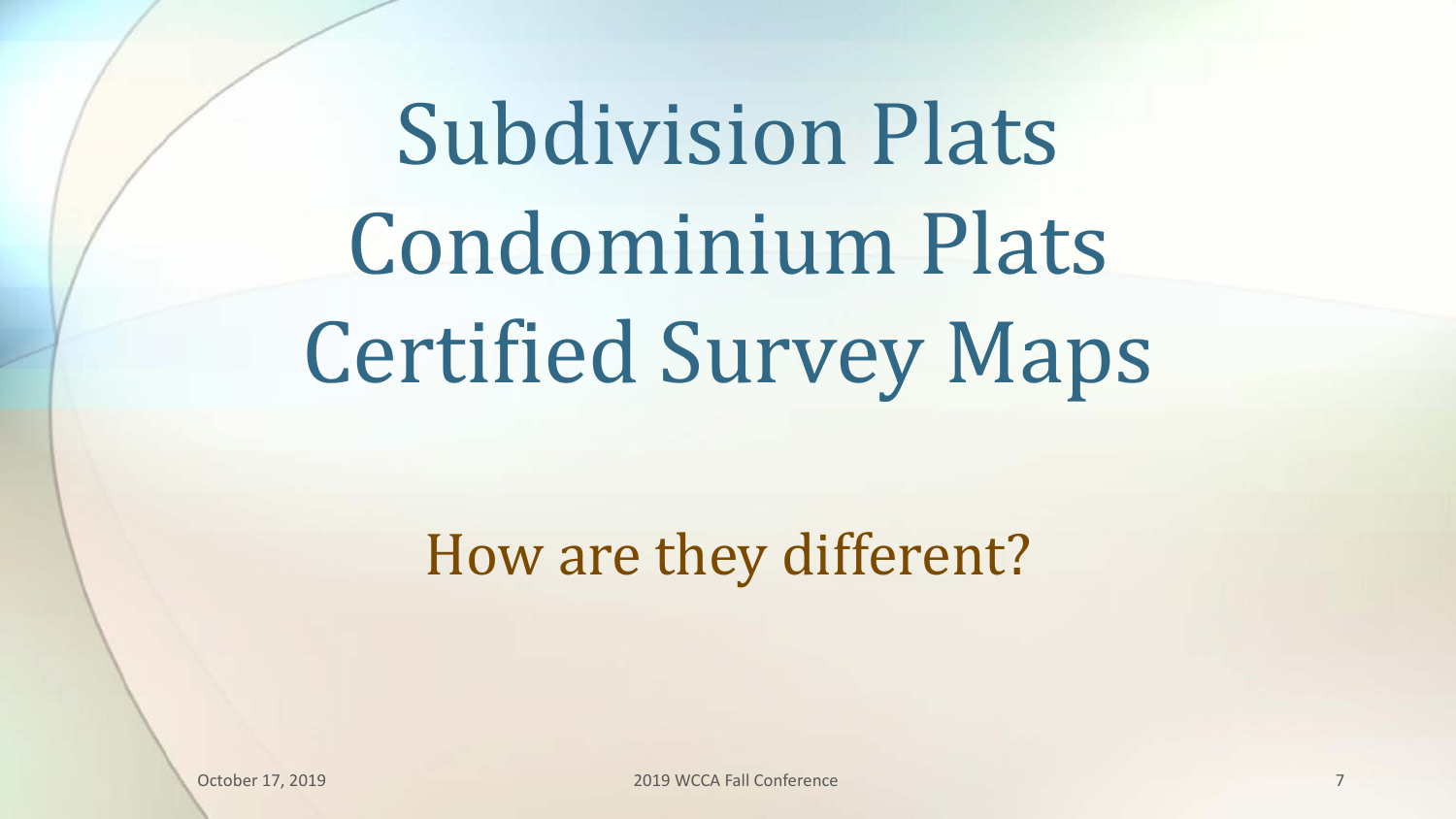## **How are they different?**

-Subdivision Plats and CSMs create Lots/Outlots/Public Dedications.

-Condominium Plats create Units/Common Elements/Limited Common Elements.

-State statute requires that local units of government review Subdivision Plats.

-Local units of government must adopt an ordinance giving them review authority for CSMs and Condominiums.

-Condominium owners are "Tenants in Common" and do not have exclusive ownership of the land.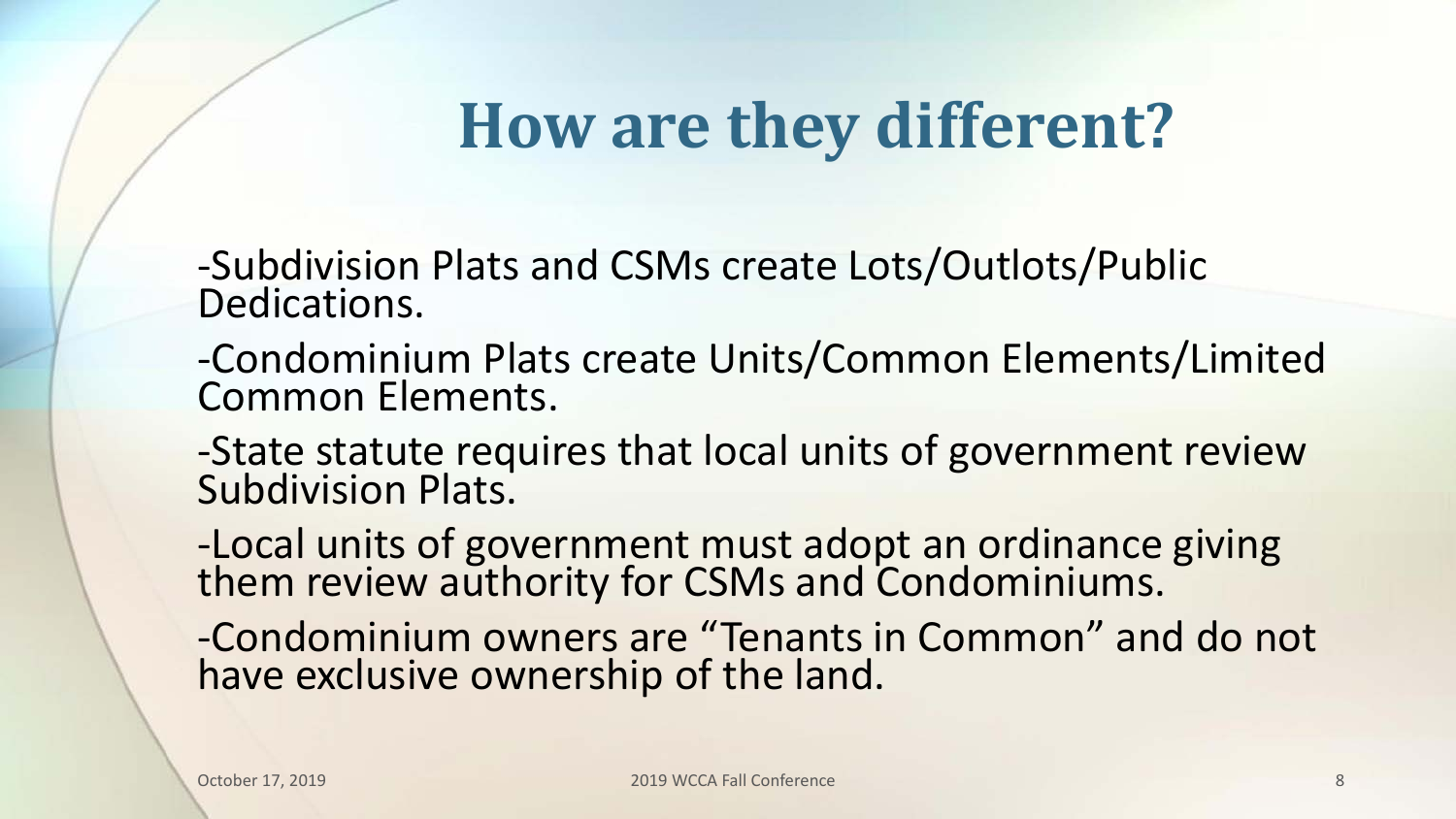## Subdivision Plats Condominium Plats Certified Survey Maps

#### When are they required?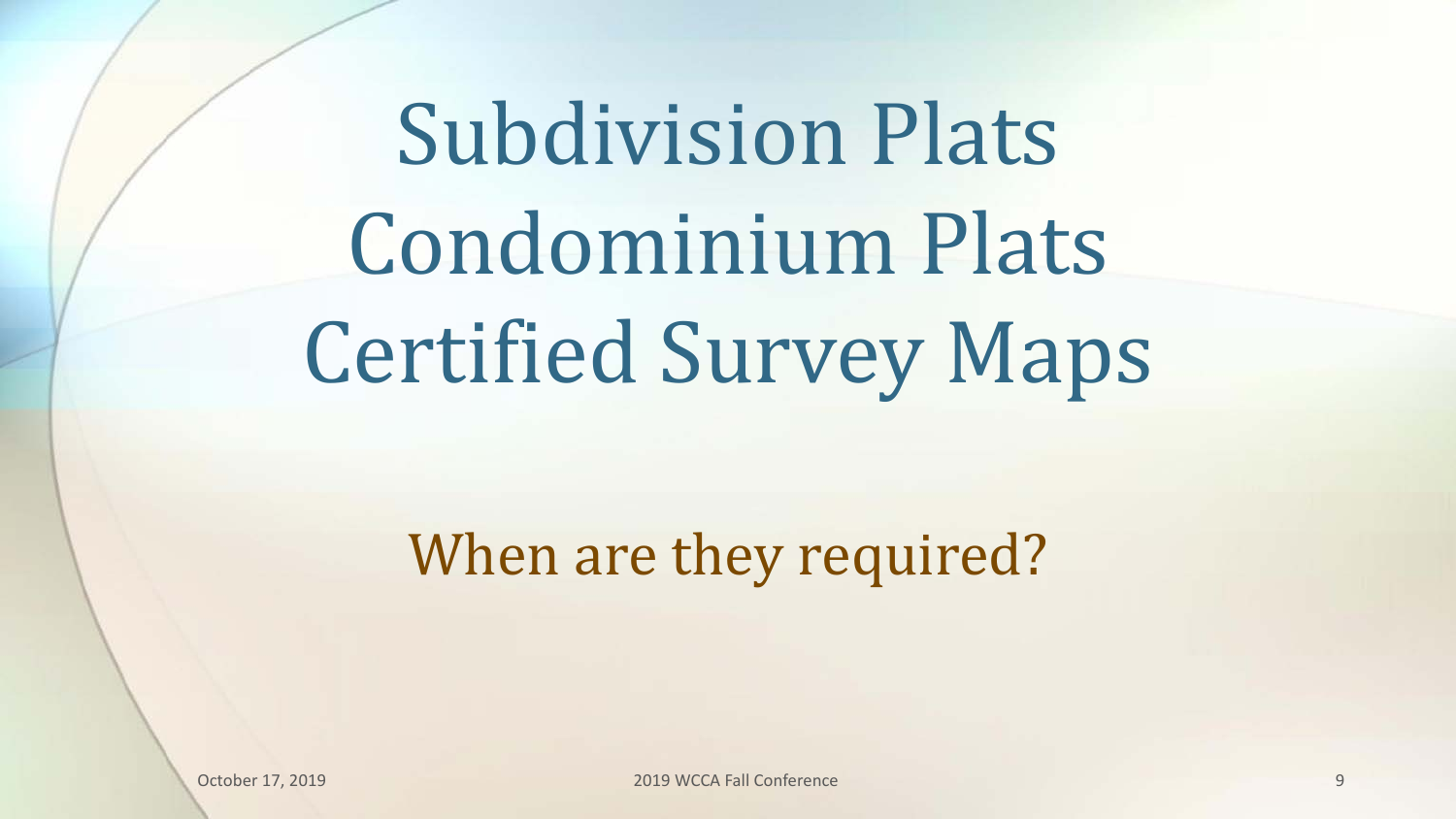### **When are they required?**

-State statute specifies when a Subdivision Plat is required, and local ordinances can have a more restrictive requirement.

-Local ordinances may specify when a CSM is required.

-The desire for the condominium form of ownership\*\* determines when a Condominium Plat is prepared.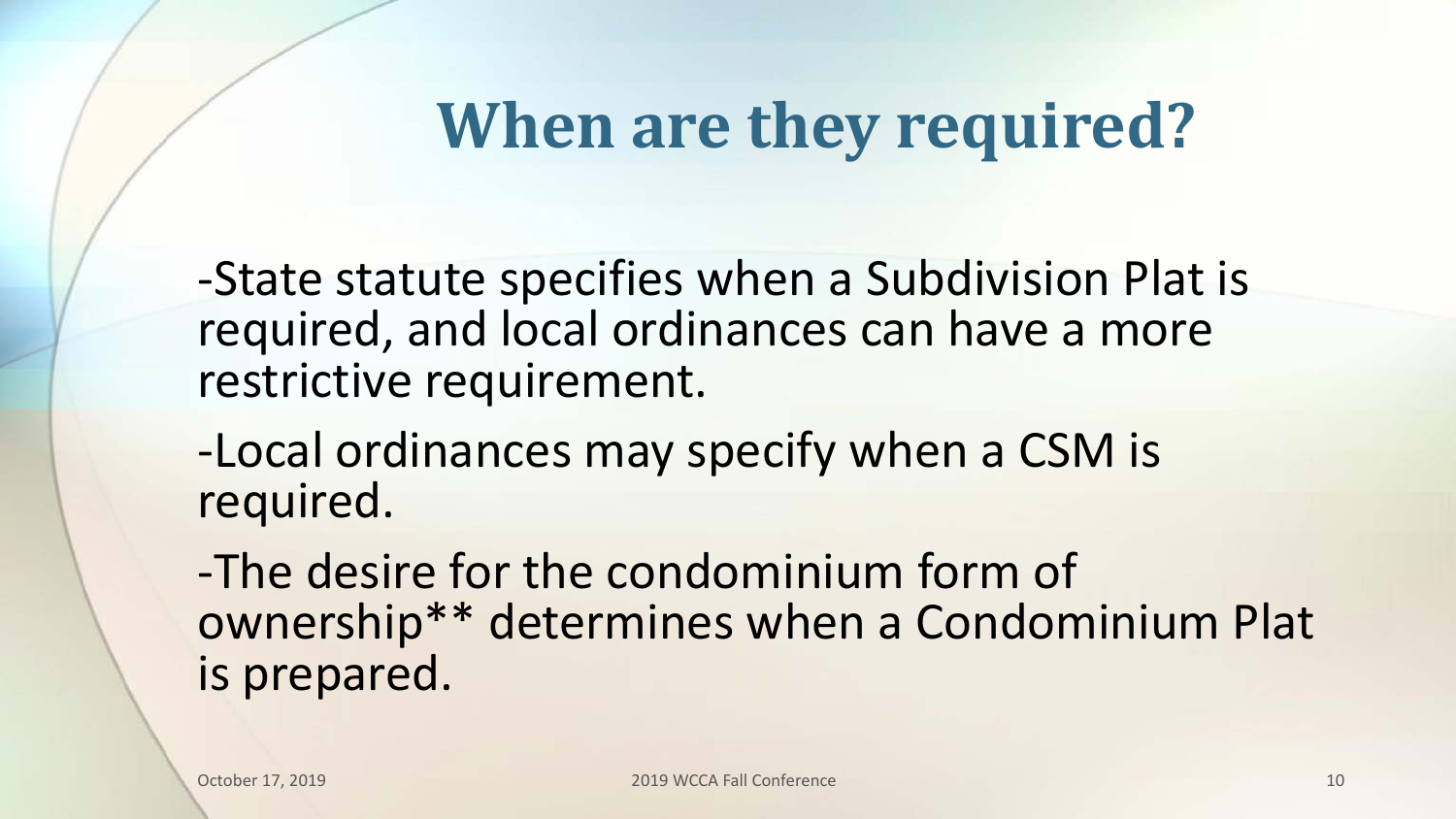### **Frequently Asked Questions**

-Preliminary plats

- -Reconfiguring developments
- -Plats of survey
- -Ordinary High-Water marks
- -Sale and exchange between adjoining owners
- -Time limits